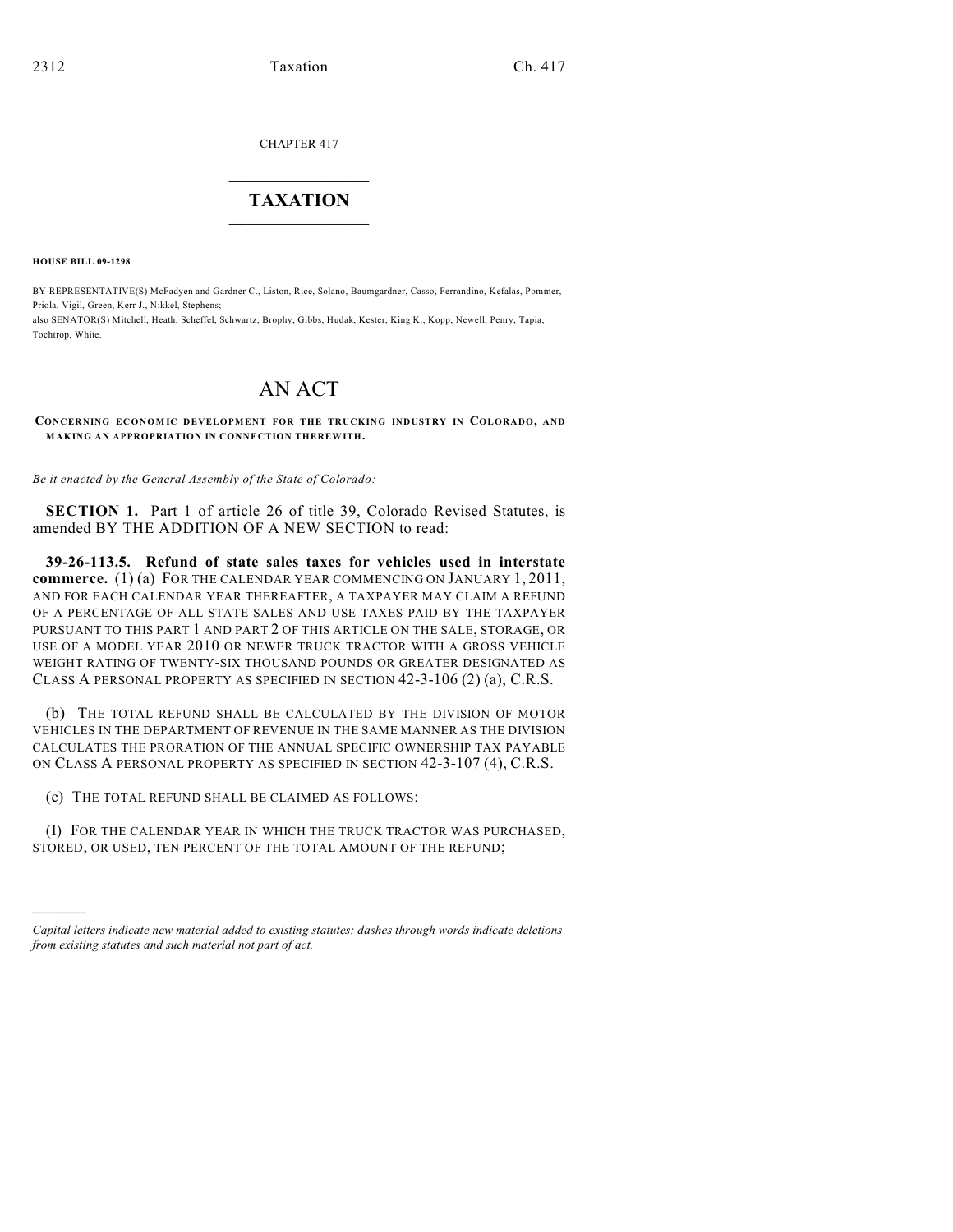(II) FOR THE FIRST CALENDAR YEAR AFTER THE CALENDAR YEAR IN WHICH THE TRUCK TRACTOR WAS PURCHASED, STORED, OR USED, FIFTEEN PERCENT OF THE TOTAL AMOUNT OF THE REFUND;

(III) FOR THE SECOND CALENDAR YEAR AFTER THE CALENDAR YEAR IN WHICH THE TRUCK TRACTOR WAS PURCHASED, STORED, OR USED, TWENTY-FIVE PERCENT OF THE TOTAL AMOUNT OF THE REFUND;

(IV) FOR THE THIRD CALENDAR YEAR AFTER THE CALENDAR YEAR IN WHICH THE TRUCK TRACTOR WAS PURCHASED, STORED, OR USED, TWENTY-FIVE PERCENT OF THE TOTAL AMOUNT OF THE REFUND; AND

(V) FOR THE FOURTH CALENDAR YEAR AFTER THE CALENDAR YEAR IN WHICH THE TRUCK TRACTOR WAS PURCHASED, STORED, OR USED, TWENTY-FIVE PERCENT OF THE TOTAL AMOUNT OF THE REFUND.

(2) TO CLAIM A REFUND ALLOWED BY SUBSECTION (1) OF THIS SECTION, A TAXPAYER SHALL SUBMIT A REFUND APPLICATION TO THE DEPARTMENT OF REVENUE ON A FORM PROVIDED BY THE DEPARTMENT. THE APPLICATION SHALL BE ACCOMPANIED BY PROOF OF PAYMENT OF STATE SALES AND USE TAXES PAID BY THE TAXPAYER. THE APPLICATION SHALL ALSO INCLUDE ANY ADDITIONAL INFORMATION THAT THE DEPARTMENT OF REVENUE MAY REQUIRE BY RULE.

**SECTION 2.** 39-30-104 (1), Colorado Revised Statutes, is amended to read:

**39-30-104. Credit against tax - investment in certain property - repeal.** (1) (a) In lieu of any credit allowable under section 39-22-507.5, there shall be allowed to any person as a credit against the tax imposed by article 22 of this title, for income tax years commencing on or after January 1, 1986, an amount equal to the total of three percent of the total qualified investment, as determined under section 46 (c) (2) of the federal "Internal Revenue Code of 1986", as amended, in such taxable year in qualified property as defined in section 48 of the internal revenue code to the extent that such investment is in property which THAT is used solely and exclusively in an enterprise zone for at least one year. The references in this subsection (1) to sections 46 (c) (2) and 48 of the internal revenue code mean sections 46 (c) (2) and 48 of the internal revenue code as they existed immediately prior to the enactment of the federal "Revenue Reconciliation Act of 1990".

(b) (I) FOR INCOME TAX YEARS COMMENCING ON OR AFTER JANUARY 1, 2011, BUT BEFORE JANUARY 1, 2016, A COMMERCIAL TRUCK, TRUCK TRACTOR, TRACTOR, OR SEMITRAILER WITH A GROSS VEHICLE WEIGHT RATING OF SIXTEEN THOUSAND POUNDS OR GREATER THAT IS MODEL YEAR 2010 OR NEWER, AS WELL AS ANY PARTS ASSOCIATED WITH THE VEHICLE AT THE TIME OF PURCHASE, SHALL BE DEEMED TO BE USED SOLELY AND EXCLUSIVELY IN AN ENTERPRISE ZONE IF IT IS LICENSED AND REGISTERED WITHIN THE STATE AND PREDOMINANTLY HOUSED AND BASED AT THE TAXPAYER'S BUSINESS TRUCKING FACILITY WITHIN AN ENTERPRISE ZONE FOR THE TWELVE-MONTH PERIOD FOLLOWING ITS PURCHASE.

(II) THE INCOME TAX CREDIT FOR A QUALIFIED INVESTMENT IN A COMMERCIAL TRUCK, TRUCK TRACTOR, TRACTOR, OR SEMITRAILER WITH A GROSS VEHICLE WEIGHT RATING OF SIXTEEN THOUSAND POUNDS OR GREATER THAT IS MODEL YEAR 2010 OR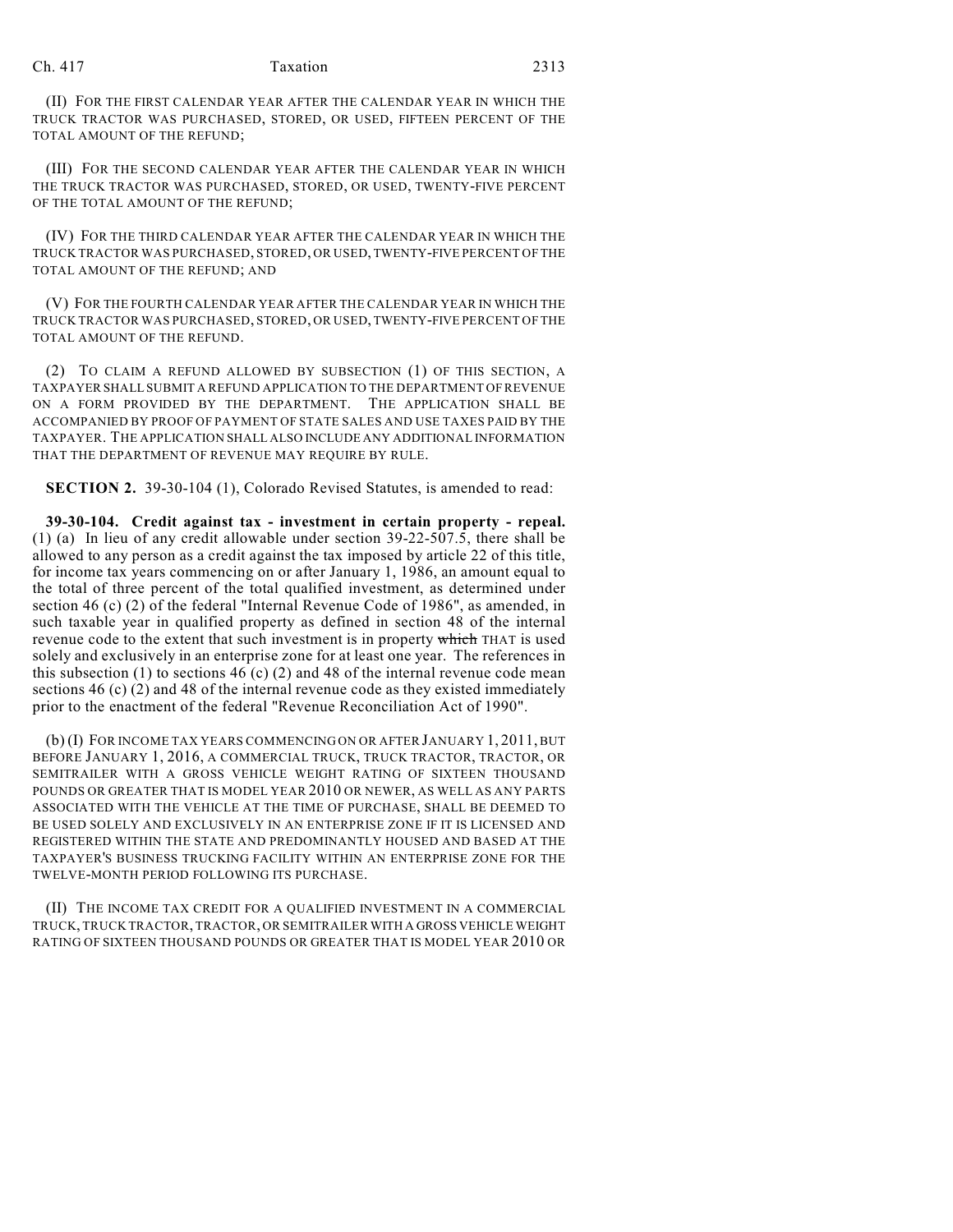NEWER, AS WELL AS ANY PARTS ASSOCIATED WITH THE VEHICLE AT THE TIME OF PURCHASE, SHALL BE ALLOWED AS FOLLOWS:

(A) FOR THE INCOME TAX YEAR COMMENCING ON JANUARY 1, 2011, AN AMOUNT EQUAL TO ONE-HALF OF ONE PERCENT OF THE TOTAL QUALIFIED INVESTMENT;

(B) FOR THE INCOME TAX YEAR COMMENCING ON JANUARY 1, 2012, AN AMOUNT EQUAL TO ONE PERCENT OF THE TOTAL QUALIFIED INVESTMENT;

(C) FOR THE INCOME TAX YEAR COMMENCING ON JANUARY 1, 2013, AN AMOUNT EQUAL TO ONE AND ONE-HALF PERCENT OF THE TOTAL QUALIFIED INVESTMENT;

(D) FOR THE INCOME TAX YEAR COMMENCING ON JANUARY 1, 2014, AN AMOUNT EQUAL TO TWO PERCENT OF THE TOTAL QUALIFIED INVESTMENT; AND

(E) FOR THE INCOME TAX YEAR COMMENCING ON JANUARY 1, 2015, AN AMOUNT EQUAL TO THREE PERCENT OF THE TOTAL QUALIFIED INVESTMENT.

(III) FOR PURPOSES OF THIS PARAGRAPH (b), "FACILITY" MEANS ANY FACTORY, MILL, PLANT, REFINERY, WAREHOUSE, FEEDLOT, BUILDING, OR COMPLEX OF BUILDINGS LOCATED WITHIN THE STATE, INCLUDING THE LAND ON WHICH SUCH FACILITY IS LOCATED AND ALL MACHINERY, EQUIPMENT, AND OTHER REAL AND TANGIBLE PERSONAL PROPERTY LOCATED AT OR WITHIN SUCH FACILITY AND USED IN CONNECTION WITH THE OPERATION OF SUCH FACILITY, WHICH FACILITY THE TAXPAYER OWNS, RENTS, OR LEASES IN THE BUSINESS'S NAME AT WHICH CONTINUOUS AND ONGOING OPERATIONAL ACTIVITIES OF THE BUSINESS ARE MAINTAINED AND AT WHICH AT LEAST ONE FULL-TIME EMPLOYEE OF THE BUSINESS IS EMPLOYED.

(IV) THIS PARAGRAPH (b) IS REPEALED, EFFECTIVE JANUARY 1, 2017.

**SECTION 3.** Article 1 of title 42, Colorado Revised Statutes, is amended BY THE ADDITION OF A NEW PART to read:

### PART 3 GREEN TRUCK GRANT PROGRAM

**42-1-301. Short title.** THIS PART 3 SHALL BE KNOWN AND MAY BE CITED AS THE "GREEN TRUCK GRANT PROGRAM ACT".

**42-1-302. Legislative declaration.** (1) THE GENERAL ASSEMBLY HEREBY FINDS AND DECLARES THAT:

(a) IT IS COMMON FOR TRUCK DRIVERS TO RUN THEIR ENGINES TO STAY WARM OR COOL IN THEIR VEHICLES WHILE RESTING AFTER LONG HAULS. THE GENERAL ASSEMBLY FINDS THAT DRIVER COMFORT IS ESSENTIAL TO THE JOB.

(b) LONG-DURATION IDLING IS COSTLY TO THE DRIVER, THE FLEET OWNER, AND THE ENVIRONMENT. SOME SURVEYS SAY THAT TRUCKS IDLE ANYWHERE FROM SIX TO EIGHT HOURS A DAY FOR AS MANY AS THREE HUNDRED DAYS EACH YEAR. DEPENDING ON FUEL PRICES, THIS CAN COST SIX THOUSAND DOLLARS OR MORE PER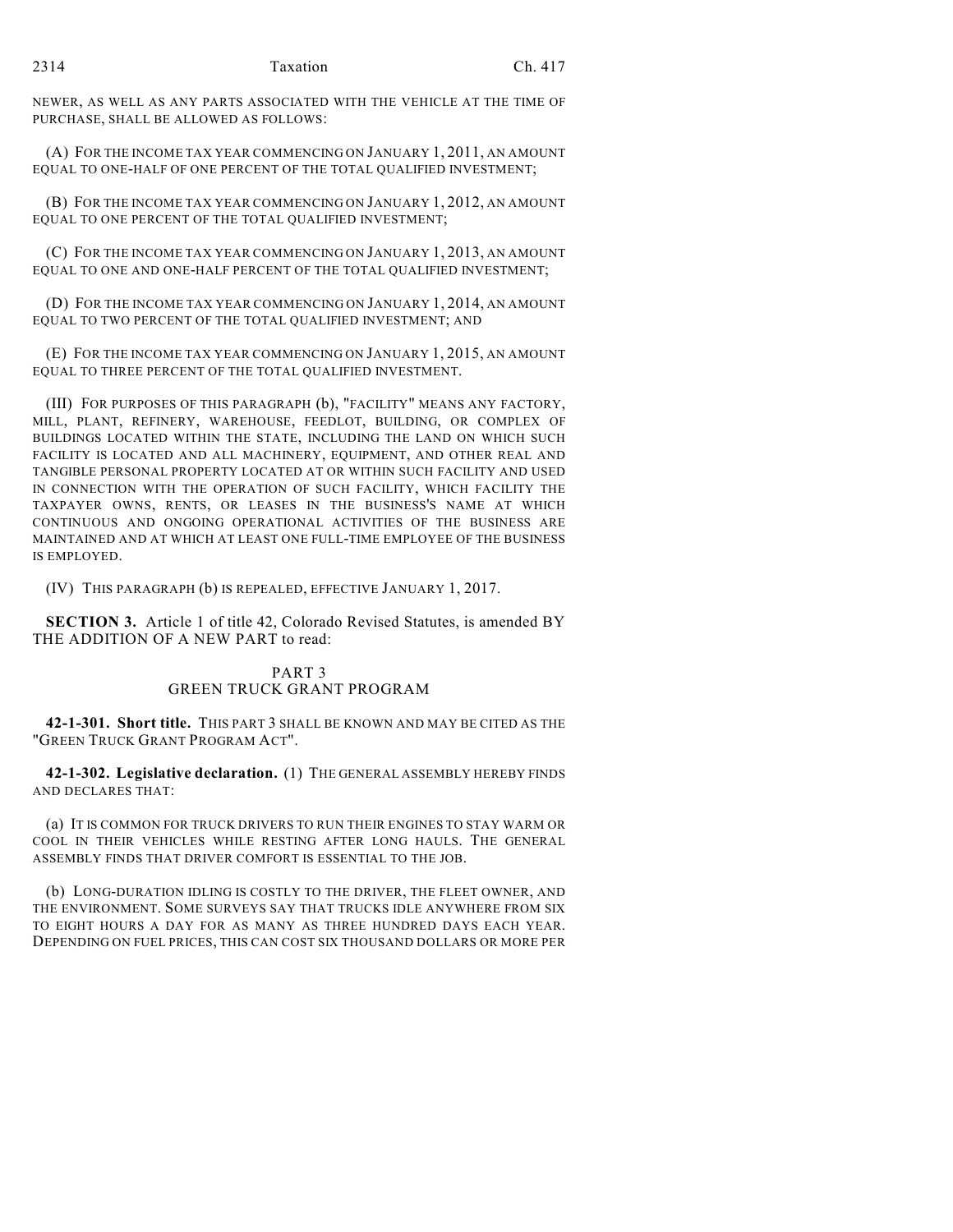#### Ch. 417 Taxation 2315

YEAR IN FUEL COSTS PER TRUCK.

(c) LONG-DURATION IDLING OF TRUCK ENGINES ANNUALLY CONSUMES OVER ONE BILLION GALLONS OF DIESEL FUEL AND ANNUALLY EMITS ELEVEN MILLION TONS OF CARBON DIOXIDE, TWO HUNDRED THOUSAND TONS OF OXIDES OF NITROGEN, AND FIVE THOUSAND TONS OF PARTICULATE MATTER INTO THE AIR.IDLING CAN INCREASE ENGINE MAINTENANCE COSTS, SHORTEN ENGINE LIFE, ADVERSELY AFFECT DRIVER WELL-BEING, AND CREATE ELEVATED NOISE LEVELS.

(d) ALTERNATIVES TO LONG-DURATION IDLING EXIST AND A GRANT PROGRAM TO HELP TRUCK OWNERS INSTALL SUCH ALTERNATIVES ON THEIR TRUCKS IS IN THE INTEREST OF THE STATE'S ENVIRONMENT; AND

(e) BETTER FUEL ECONOMY AND A CLEANER RIDE WILL GIVE ALL CARRIERS A SIGNIFICANT RETURN ON THEIR INVESTMENT.

(2) THE GENERAL ASSEMBLY FURTHER FINDS AND DECLARES THAT:

(a) TRUCKS THAT ARE TWENTY YEARS OLD OR OLDER EMIT SOME OF THE HIGHEST LEVELS OF POLLUTANTS INTO THE AIR AND CONSUME MORE DIESEL FUEL; AND

(b) A GRANT PROGRAM TO ENCOURAGE THE RETIREMENT AND SCRAPPING OF OLDER TRUCKS IS IN THE INTEREST OF THE STATE'S ENVIRONMENT.

**42-1-303. Definitions.** AS USED IN THIS PART 3, UNLESS THE CONTEXT OTHERWISE REQUIRES:

(1) "GOVERNOR'S ENERGY OFFICE" OR "OFFICE" MEANS THE GOVERNOR'S ENERGY OFFICE CREATED IN SECTION 24-38.5-101, C.R.S.

(2) "GREEN TRUCK GRANT PROGRAM" OR "GRANT PROGRAM" MEANS THE GREEN TRUCK GRANT PROGRAM CREATED IN SECTION 42-1-304 (1).

(3) "QUALIFIED RECIPIENT" MEANS AN OWNER OF A COMMERCIAL TRUCK REGISTERED IN THE STATE FOR PURPOSES OF INTERSTATE OR INTRASTATE COMMERCE.

(4) "TRUCK" MEANS A TRUCK, TRUCK TRACTOR, TRAILER, OR SEMITRAILER REGISTERED IN THE STATE FOR PURPOSES OF INTERSTATE OR INTRASTATE COMMERCE.

**42-1-304. Green truck grant program - created.** (1) THERE IS HEREBY CREATED IN THE GOVERNOR'S ENERGY OFFICE THE GREEN TRUCK GRANT PROGRAM TO PROVIDE GRANTS TO QUALIFIED RECIPIENTS FOR REDUCTIONS IN TRUCK EMISSIONS AND ENERGY USAGE BY:

(a) (I) REIMBURSEMENTS OF TWENTY-FIVE PERCENT, NOT TO EXCEED FIFTY THOUSAND DOLLARS TO A QUALIFIED RECIPIENT, OF THE OVERALL COST INCURRED BY A QUALIFIED RECIPIENT IN PURCHASING OR INSTALLING FUEL-EFFICIENT TECHNOLOGIES AND EMISSION-CONTROL DEVICES APPROVED BY THE UNITED STATES ENVIRONMENTAL PROTECTION AGENCY'S SMARTWAY TRANSPORT PARTNERSHIP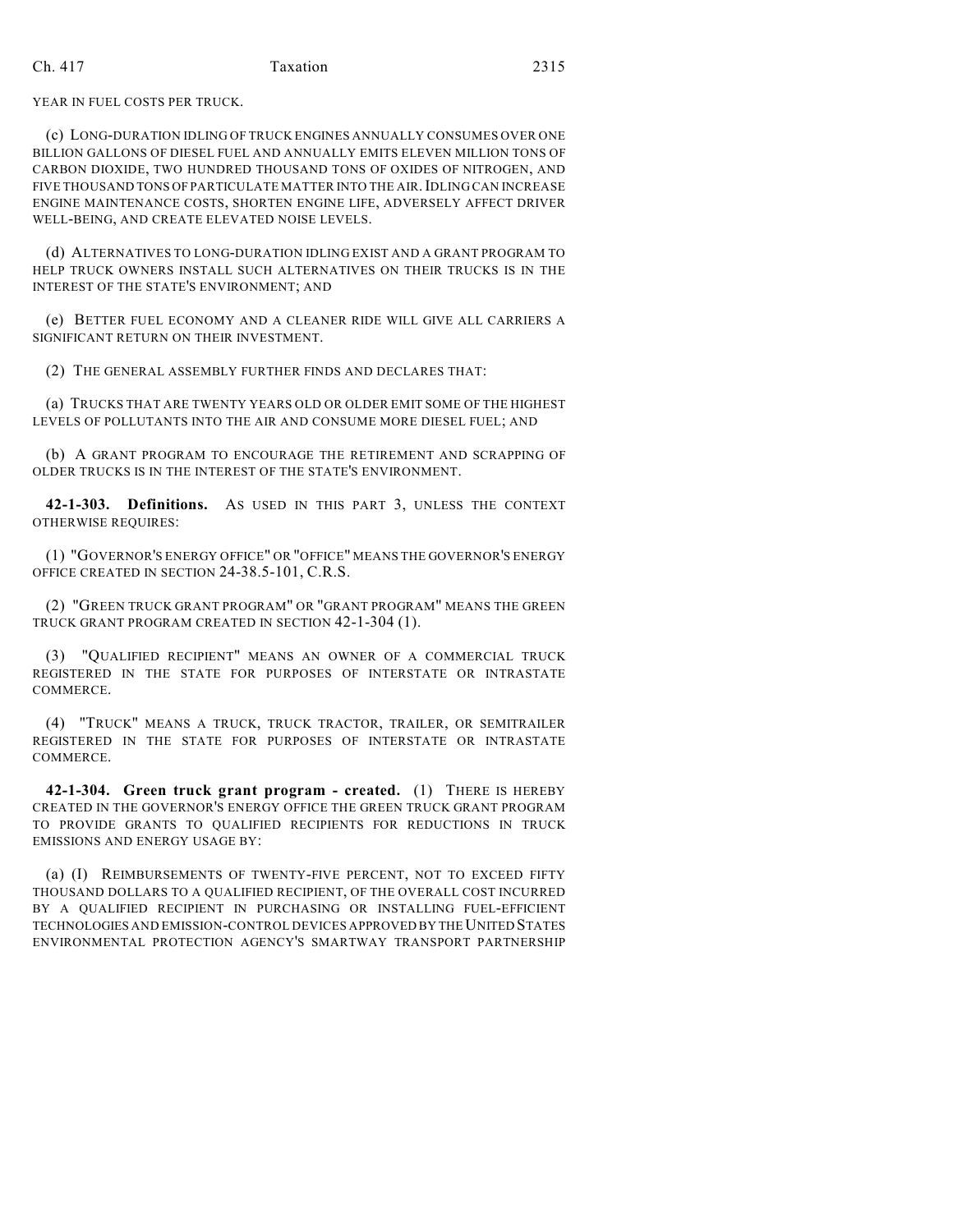PROGRAM, OR ANY SUCCESSOR PROGRAM, TO REDUCE FUEL CONSUMPTION AND EMISSIONS OF GREENHOUSE GASES AND OTHER HARMFUL AIR POLLUTANTS FROM TRUCKS.

(II) THE TOTAL OF ALL REIMBURSEMENTS ISSUED BY THE OFFICE TO QUALIFIED RECIPIENTS PURSUANT TO SUBPARAGRAPH (I) OF THIS PARAGRAPH (a) SHALL NOT EXCEED FIVE HUNDRED THOUSAND DOLLARS IN A FISCAL YEAR.

(b) (I) PROVIDING GRANTS OF UP TO FIVE THOUSAND DOLLARS PER QUALIFIED RECIPIENT FOR THE RETIREMENT AND SCRAPPING OF A 1989 OR OLDER MODEL YEAR TRUCK THAT IS:

(A) DOCUMENTED TO HAVE BEEN IN USE FOR AT LEAST TEN THOUSAND MILES DURING THE CALENDAR YEAR PRECEDING THE QUALIFIED RECIPIENT'S APPLICATION FOR THE GRANT; AND

(B) DONATED TO AN ESTABLISHED AUTO PARTS RECYCLER, AS DEFINED IN SECTION 42-4-2201 (1), OR A SCRAP METAL RECYCLER, THAT OPERATES PURSUANT TO ALL LAWS, RULES, AND REGULATIONS OF THE STATE AND THE UNITED STATES ENVIRONMENTAL PROTECTION AGENCY REGARDING RECYCLING.

(II) THE TOTAL OF ALL GRANTS ISSUED BY THE OFFICE TO QUALIFIED RECIPIENTS PURSUANT TO SUBPARAGRAPH (I) OF THIS PARAGRAPH (b) SHALL NOT EXCEED TWO HUNDRED FIFTY THOUSAND DOLLARS IN A FISCAL YEAR.

(2) (a) THE OFFICE SHALL ADMINISTER THE GRANT PROGRAM AND SHALL AWARD REIMBURSEMENTS AND GRANTS AS PROVIDED IN THIS PART 3. REIMBURSEMENTS AND GRANTS SHALL BE PAID OUT OF THE GREEN TRUCK GRANT PROGRAM FUND CREATED IN SECTION 42-1-305.

(b) THE OFFICE SHALL ADOPT POLICIES FOR THE IMPLEMENTATION OF THE GREEN TRUCK GRANT PROGRAM. AT A MINIMUM, THE POLICIES SHALL SPECIFY THE PROCEDURES FOR APPLYING FOR A REIMBURSEMENT OR GRANT, THE FORM OF THE REIMBURSEMENT OR GRANT APPLICATION, AND THE INFORMATION TO BE PROVIDED BY THE APPLICANT.

(c) THE OFFICE SHALL REVIEW EACH REIMBURSEMENT OR GRANT APPLICATION RECEIVED FROM A QUALIFIED RECIPIENT AND SHALL MAKE A DETERMINATION AS TO WHETHER THE REIMBURSEMENT OR GRANT SHOULD BE AWARDED AND, SUBJECT TO THE LIMITATIONS IN PARAGRAPHS (a) AND (b) OF SUBSECTION (1) OF THIS SECTION, THE AMOUNT OF THE REIMBURSEMENT OR GRANT. IF THE OFFICE DETERMINES AN APPLICATION IS MISSING ANY INFORMATION REQUIRED TO BE INCLUDED WITH THE APPLICATION, THE OFFICE MAY CONTACT THE APPLICANT TO OBTAIN THE MISSING INFORMATION.

(3) NOTHING IN THIS SECTION SHALL BE CONSTRUED TO PROHIBIT OR RESTRICT THE ABILITY OF AN AUTO PARTS RECYCLER, AS DEFINED IN SECTION 42-4-2201 (1), FROM RECYCLING ANY PART OF A SCRAPPED VEHICLE FOR USE AS A REPLACEMENT PART.

**42-1-305. Green truck grant program fund - created.** (1) THERE IS HEREBY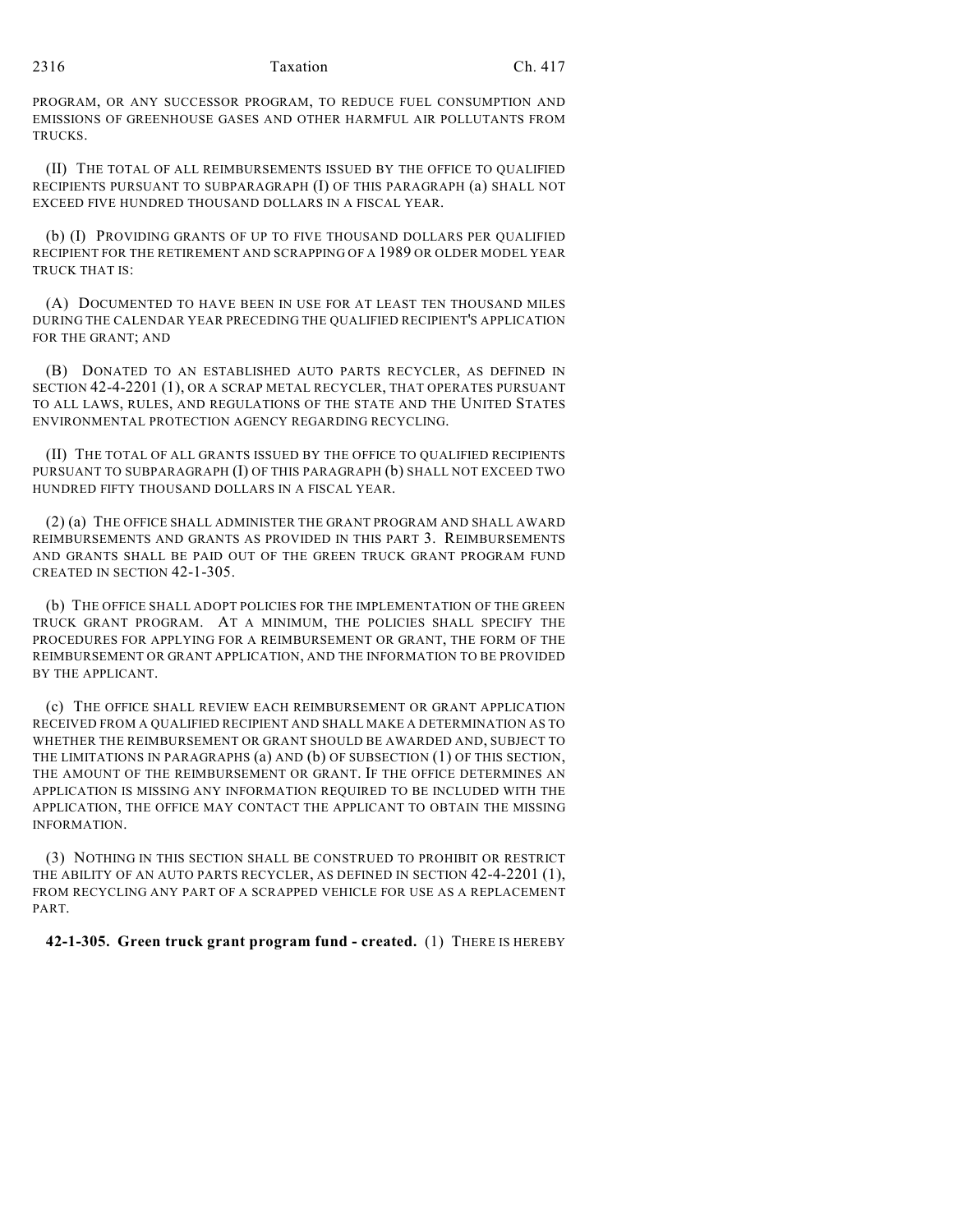#### Ch. 417 Taxation 2317

CREATED IN THE STATE TREASURY THE GREEN TRUCK GRANT PROGRAM FUND, REFERRED TO IN THIS SECTION AS THE "FUND". THE FUND SHALL BE ADMINISTERED BY THE OFFICE AND SHALL CONSIST OF:

(a) ANY GIFTS, GRANTS, OR DONATIONS FROM PRIVATE OR PUBLIC SOURCES THAT THE OFFICE IS HEREBY AUTHORIZED TO SEEK AND ACCEPT; AND

(b) ANY MONEYS APPROPRIATED TO THE FUND BY THE GENERAL ASSEMBLY.

(2) ALL MONEYS IN THE FUND SHALL BE CONTINUOUSLY APPROPRIATED BY THE GENERAL ASSEMBLY TO THE OFFICE TO BE USED FOR THE PURPOSES SET FORTH IN THIS PART 3. ALL MONEYS NOT EXPENDED OR ENCUMBERED, AND ALL INTEREST EARNED ON THE INVESTMENT OR DEPOSIT OF MONEYS IN THE FUND, SHALL REMAIN IN THE FUND AND SHALL NOT REVERT TO THE GENERAL FUND OR ANY OTHER FUND AT THE END OF ANY FISCAL YEAR.

**SECTION 4.** 42-4-2201, Colorado Revised Statutes, is amended to read:

**42-4-2201. Definitions.** As used in this part 22, unless the context otherwise requires:

(1) "AUTO PARTS RECYCLER" MEANS ANY PERSON THAT PURCHASES MOTOR VEHICLES FOR THE PURPOSE OF DISMANTLING AND SELLING THE COMPONENTS THEREOF AND THAT COMPLIES WITH ALL FEDERAL, STATE, AND LOCAL LAWS AND REGULATIONS.

 $(1)$  (2) "Licensed motor vehicle dealer" means a motor vehicle dealer that is licensed pursuant to part 1 of article 6 of title 12, C.R.S.

 $(2)$  (3) "Operator" means a person or a firm licensed by the public utilities commission as a towing carrier.

 $(3)$  (4) "Recycling" means:

(a) Crushing or shredding a motor vehicle to produce scrap metal that may be used to produce new products; or

(b) Dismantling a motor vehicle to remove reusable parts prior to recycling the remainder of the vehicle.

(4) (5) "System" means the Colorado motor vehicle verification system created in section 42-4-2203.

**SECTION 5.** 24-38.5-102 (1), Colorado Revised Statutes, is amended BY THE ADDITION OF A NEW PARAGRAPH to read:

**24-38.5-102. Governor's energy office - duties and powers.** (1) The governor's energy office shall:

(s) ADMINISTER THE GREEN TRUCK GRANT PROGRAM PURSUANT TO PART 3 OF ARTICLE 1 OF TITLE 42, C.R.S.